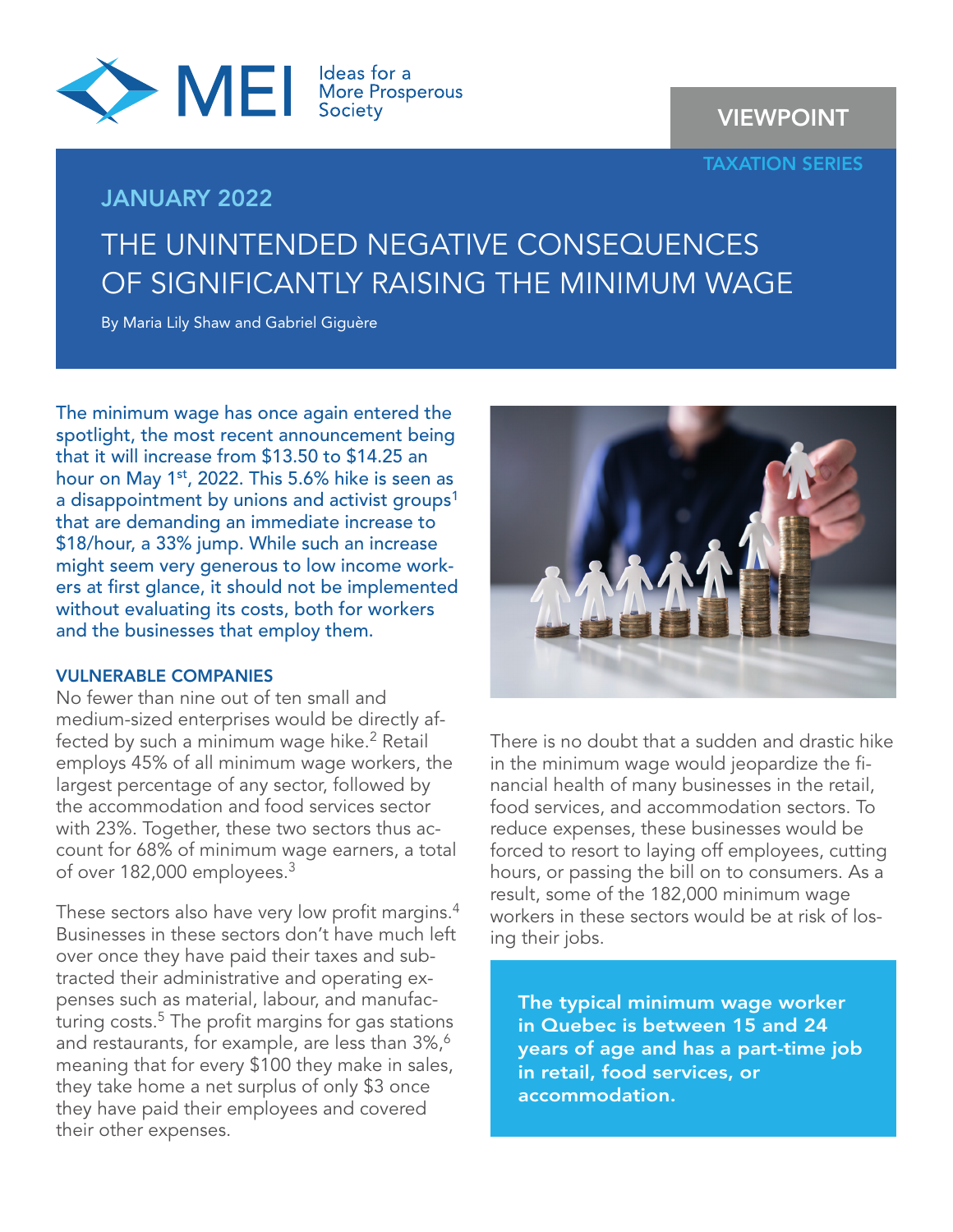### THE TYPICAL MINIMUM WAGE WORKER IN QUEBEC

According to a widespread belief, the typical minimum wage worker in Quebec is a single mother. This stereotype, however, is far from reflecting the reality of the matter.

Although women did make up a higher percentage of minimum wage workers  $(58\%)^7$  in 2019, that doesn't mean that these workers were mostly single mothers. In fact, no less than 60.6% of minimum wage workers are between the ages of 15 and  $24<sup>8</sup>$  They are therefore mostly young people, who are statistically less likely to have a child in their care<sup>9</sup> compared to workers aged 25 to 44, who make up only 17.8% of minimum wage workers, or one quarter as many.<sup>10</sup> Furthermore, 74% of people aged 15 to 24 still live with at least one of their parents,<sup>11</sup> a situation typical of students. Also, 61.6% of minimum wage workers have a part-time job,<sup>12</sup>

which is the case for most students with employment.<sup>13</sup> (See Figure 1.)

The typical minimum wage worker in Quebec is therefore between 15 and 24 years of age and has a part-time job in retail, food services, or accommodation. This is a far cry from the scenario frequently painted by political parties of the precarious single mother, who makes up only a small fraction of such workers.<sup>14</sup> Still, it is worth taking a closer look at the after-tax income of single-parent families, which is also not what you would expect.

#### A MUCH HIGHER NET INCOME

Working for minimum wage as a single parent does not have the same consequences as for part-time students. Indeed, the tax system factors in the needs and responsibilities of a person with dependent children, a fact that is too often ignored in conversations on hiking the minimum wage.

#### Figure 1



Source: Institut de la statistique du Québec, *Statistics, By theme, Employment and labour market, Compensation and benefits, Minimum wage, Employees earning minimum wage, results by various labour and employment characteristics, 1997-2020*, Québec, 2021, consulted December 6, 2021.

> Picture a single parent working 35 hours a week for 52 weeks a year. In 2021, their hourly wage of \$13.50 works out to an annual gross income of \$24,570.<sup>15</sup> Those seeking to justify major increases in the minimum wage often stop here, which does not provide us with an accurate picture of the situation of these workers. Single parent workers actually receive an additional \$12,615 in various benefits. After subtracting taxes and contributions, their annual net income amounts to \$34,672 (see Table 1), which effectively takes them from \$13.50 to \$19.05 an hour. This net wage is higher than the increase being demanded by unions.

#### **CONCLUSION**

A dramatic hike in the minimum wage, were it to be adopted, would have a negative impact on the very workers it seeks to assist and on Quebec's economy in general. It would jeopardize the jobs of typical minimum wage workers, namely students with part-time positions in sectors that might not be able to absorb such an increase,

## Demographics of minimum wage workers in Quebec in 2019